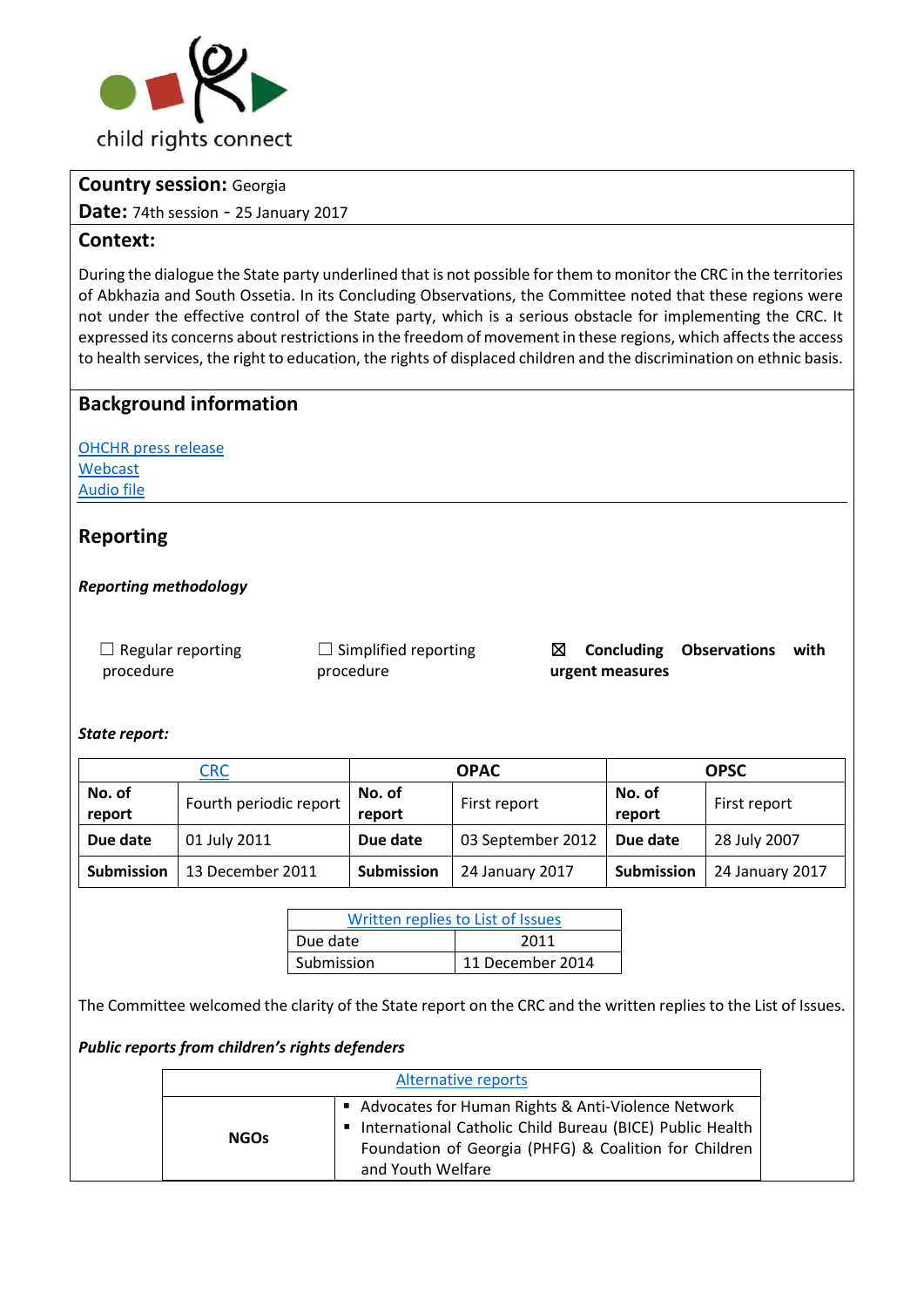

|              | <b>Global Initiative Against Corporal Punishment</b> |  |
|--------------|------------------------------------------------------|--|
| <b>NHRIS</b> | • Public Defender of Georgia                         |  |

## **State delegation**

Large high level and multisectoral delegation led by Ms. Khathuna Totladze, Deputy Minister of Foreign Affairs. She was supported by a high level and technical functionaries from the Minister of Justice, Reconciliation and Civic Equality, Health and Social Affairs, Education and Sciences, Human Rights Protection Secretariat, Migration and Labour.

List of State delegation representatives on [OHCHR site](http://bit.ly/2lmdPcA) 

## **Committee's Task Force members**

| Name & Last Name     | Country |  |
|----------------------|---------|--|
| Hatem KOTRANE        | Tunisia |  |
| <b>Renate WINTER</b> | Austria |  |

### **Dialogue description:**

#### i. **Character of the dialogue**

The atmosphere during the session was cooperative and constructive. The answers of the State to the Committee's questions were focused mainly on law development and policy making on children's rights.

#### ii. **General assessment made by the Committee**

The Committee welcomed the ratification of the OPIC in 2016, as well as the institutional and legislative development. However, raised its concerns about the lack of proper implementation, especially in regards to the social protection system.

#### iii. **Main issues discussed**

- **Corporal punishment and child abuse:** The Committed was strongly concerned about absence of laws prohibiting corporal punishment and the prevalence of this practice within the family. The limited implementation of the child protection referral mechanism and the inadequate access to psychological services for children victims of neglect and abuse was regretted. The State acknowledged this issue, and replied that children victims of violence are protected and removed from the reach of the perpetrator. A plan to strengthen capacities, awareness and skills of civil servants, and awareness raising initiatives will be conducted to promote change within the population.
- **Sexual exploitation and abuse:** Committee members were deeply concerned about the increasing cases of sexual exploitation in the country, and the absence of comprehensive laws criminalizing and preventing sexual abuse and exploitation. Committee members pointed out the need of a reporting and referral mechanism for children victims, as well as preventive measures to tackle online abuse and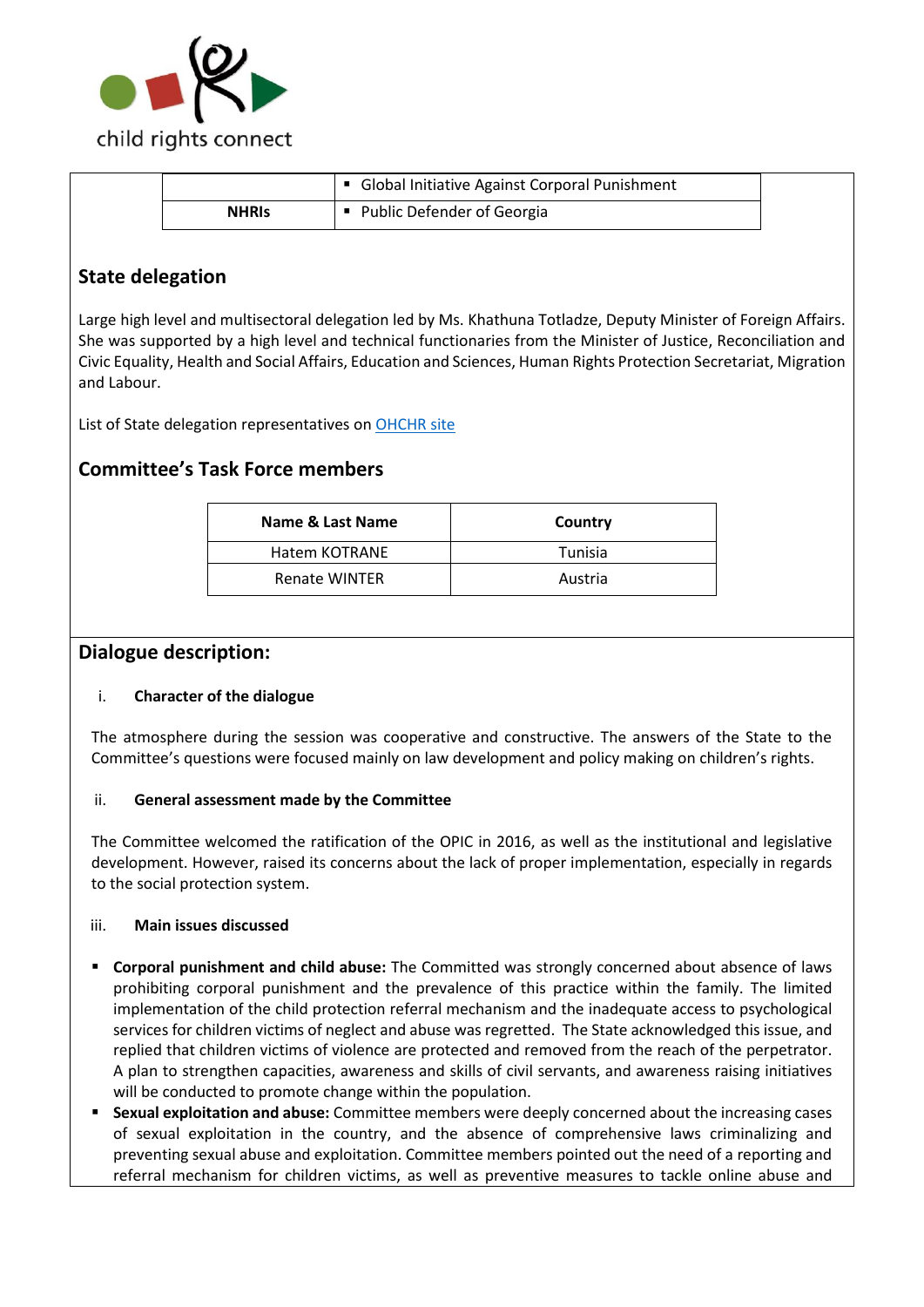

exploitation. The State party stressed that criminal laws and policies were amended to criminalize these practices, and child tailored services to the victims were provided to ensure their protection.

- **Children in street situations:** The Committee expressed it concerns about the situation of children living in the street, as well as the lack of comprehensive programs enabling them to access to social, health, education and reintegration programs. The delegation stated that this was a priority, but unfortunately there was no evidence-based research on the root causes. However, a program was being carried out to identify street children, provide them with care services and reintegrate them into school.
- **Tolerance:** Committee members raised their concerns about the deterioration of tolerance and freedom of thought towards religious minorities, which might lead to violence. The State delegation did not agree with this statement and underlined that tolerance was an integral element of Georgian culture and history, especially in relation to religious diversity.

## **Recommendations of the Committee**

In its [Concluding Observations,](http://bit.ly/2lY5nBZ) Committee members draw attention to the need of urgent measures concerning the following areas:

- **Corporal punishment and child abuse:** The Committee urged the State to explicitly ban all forms of corporal punishment both in private and public settings, while reinforcing programs preventing and combatting violence against children using community-based approaches and child participatory methods. It should further enhance the existing child protection referral mechanisms by strengthening the capacities of all professionals involved in child protection, particularly of social workers in both rural and remote areas.
- **Sexual exploitation and abuse:** The State should establish a national data base system for cases of sexual exploitation and abuse of children, including cases of on online abuse, and conduct thorough investigations and prosecutions for strengthening the victim identification process. Child-friendly referral and reporting systems should be ensured, and the existing helpline services should be fostered and disseminated. Moreover, the State should conduct raising campaigns for children and families to minimize the risk of being abused, especially online.
- **Family environment:** The Committee urged the State to allocate enough human, technical and financial resources to the social protection system**,** particularly by increasing the capacity and remuneration of social workers across the country. The establishment of an early detection system to identify families in need of social protection services is required, as well as the reinforcement of the standards for child care institutions, including the criminalization of institutions running without official license.
- **Children with disabilities:** The State should adopt a comprehensive strategy to include children with disabilities in all sectors, while ensuring effective referral systems and adequate health and educational services. The Committee recommended to expedite the deinstitutionalization process, especially in rural areas, and guarantee adequate alternative family and community based care. A monitoring mechanism for health and education systems is required to guarantee reliable disaggregated data, as well as awareness raising campaigns to destigmatize children with disabilities.
- **Internally displaced children:** The State should integrate the assistance of internal displaced children into the national protection system, while guaranteeing their inclusion in professional programs. The Committee recommended to ensure appropriate alternative accommodation giving priority to families with children, while reinforcing community based solutions to generate livelihoods and employment for displaced families.